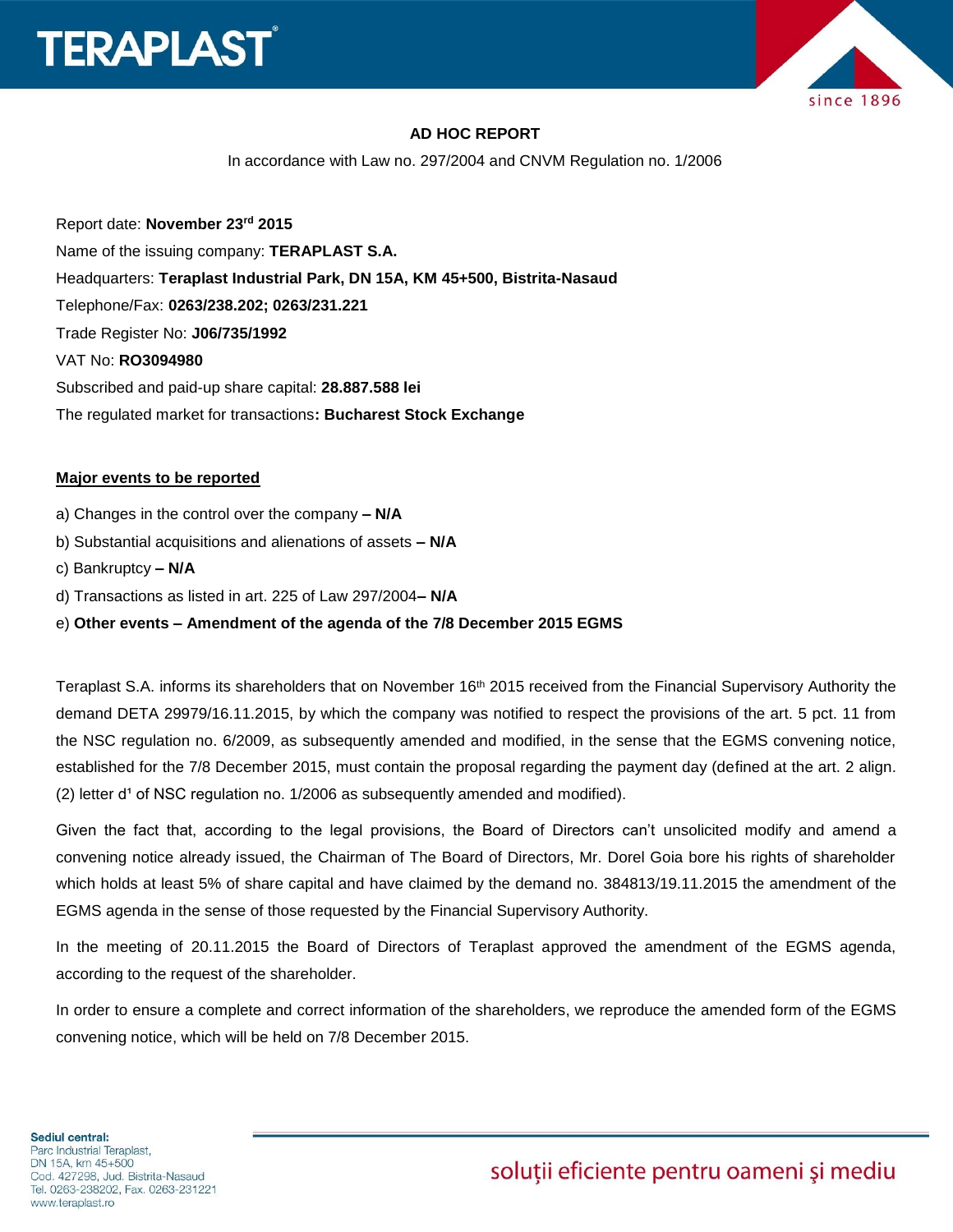## **Amended convening notice Extraordinary General Meeting of Shareholders 07/08 December 2015**

According to the provisions of the art. 117<sup>1</sup> from **Companies' Law 31/1990**, republished, the provisions of the Articles of Association, the Capital Market Law no.297/2004 and the NSC Regulation No.1/2006 regarding issuers and operations with securities, modified by the NSC Regulation No.31/2006 and the NSC Regulation No. 6/2009, **the Board of Directors** of **the Company TERAPLAST SA,** headquartered in Teraplast Industrial Park, DN 15A, km 45+500, postal code 427298, Bistrita-Nasaud county, registered with the Trade Registry Office under number J06/735/1992, having the sole registration number at the Trade Register Office RO 3094980, during the meeting of 20th November 2015, considering the demand no. 384813/19.11.2015 of amend the agenda, send by Mr. Dorel Goia, shareholder which holds at least 5% of share capital, dispose the amendment of the **Extraordinary Meeting of Shareholders convening notice**, established for **7/8 December 2015,** which will hold its debates at the company's headquarters in Teraplast Industrial Park, DN 15A, km 45+500, postal code 427298, Bistrita-Nasaud county, starting at **16:30 PM**, as follows:

- Entering a new proposal for the **registration date** (amendment of the pct. 4 of the EGMS agenda);
- Entering a new proposal for the **ex-date** (amendment of the pct. 5 of the EGMS agenda);
- Introduction of a new point on the agenda, regarding the **payment date** (pct. 6 from the amended agenda).

As a result of these amendments the agenda point will be renumbered.

We reproduce below the amended content of the Extraordinary General Meeting of Shareholders Agenda.

#### **AGENDA**

**1.** Approval of the share capital increase with 8,874,589 lei by releasing of 88,745,890 new shares, with a reference value of 0.10 lei/share. The share capital increase will be made by incorporating the reserves in amount of 8.874.589 lei, constituted from the 2014 net profit, according to point 1 from the GMS Agenda, dated December 7<sup>th</sup> 2015 and by releasing of 88,745,890 new shares with a reference value of 0.10 lei/share. The new released shares will not modify the shareholders percentage and will be distributed for free to all company's shareholders, registered in the Shareholders' Registry, at the registration date established by GMS. Every shareholder registered in the Shareholders' Registry at the registration date shall receive a number of 30.72111455 new shares for every 100 owed shares, proceeding the following rounding off algorithm:

- 0.5 shares including and over, will round off to the superior number;
- Bellow 0.5 will round off to the inferior number;

**2.** Approval of a share buyback program, according to the applicable legal procedures, with the following terms: maximum 2,000,000 shares (0.69% of total share capital) with reference value of 0.1 lei/share, at a minimum price equal to the stock exchange price of the transaction day and a maxim price of 1 leu/share, in the limit of 1,000,000 lei, for a period of maximum 18 months beginning with the publication date of the GMS decision in the Official Gazette of Romania,

# soluții eficiente pentru oameni și mediu